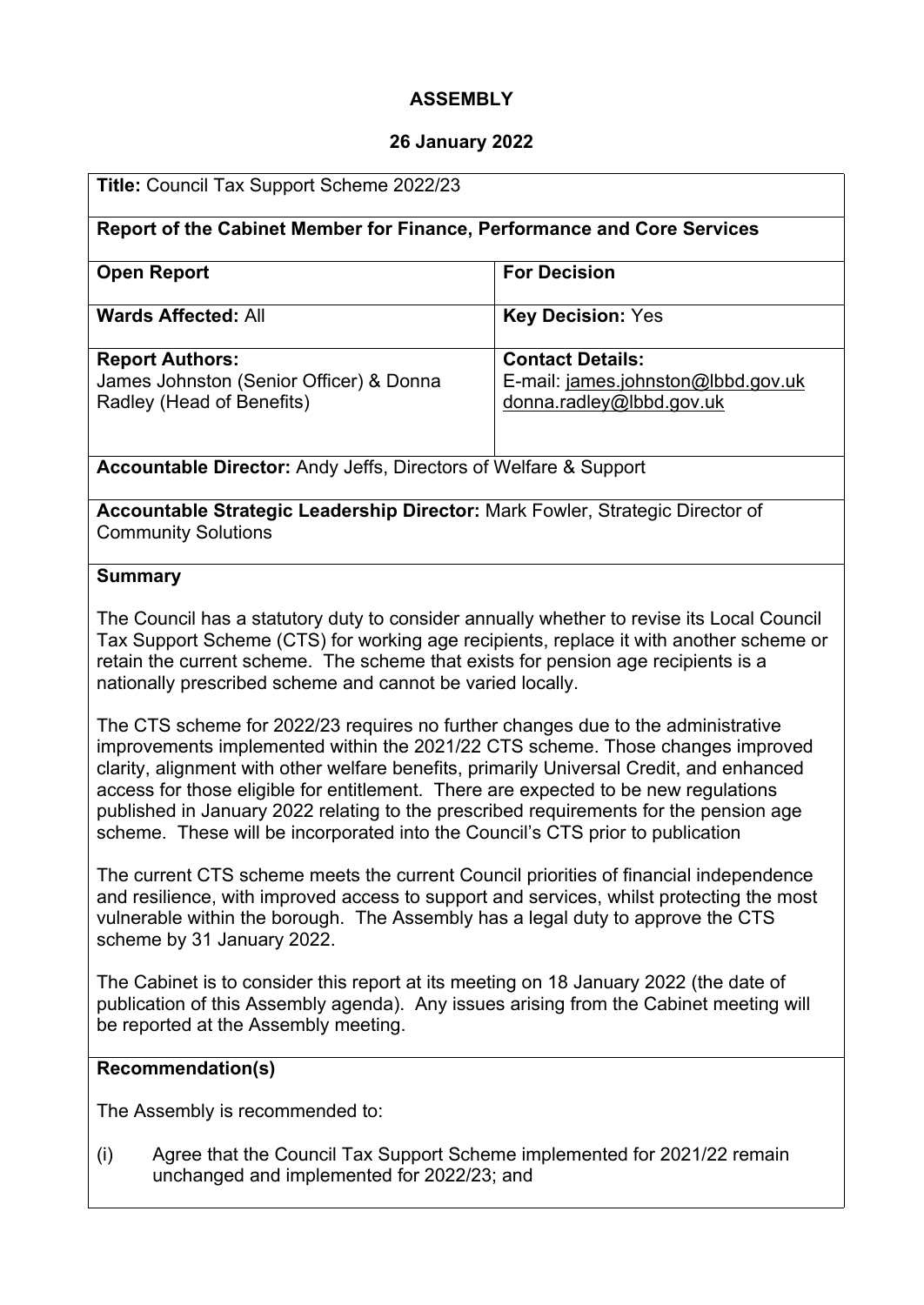(ii) Note that any changes to the prescribed requirements for the pension age scheme shall be incorporated into the CTS before publication.

# **Reason(s)**

To assist the Council to achieve its priorities of a Well Run Organisation and Prevention, Independence and Resilience by improving access to support and services and protecting the most vulnerable in society.

# **1. Introduction and Background**

- 1.1. The Welfare Reform Act in 2012 abolished Council Tax Benefit (CTB) from April 2013 and, in its place, support took the form of a local Council Tax Support Scheme (CTS). The Local Government Finance Act 2012 contains provisions for the setting up of local support schemes. The current scheme in Barking & Dagenham has been based around the Default Council Tax Reduction Scheme and has been ratified by Assembly.
- 1.2. Local schemes must take account of and support the following principles:
	- Work incentives and avoid disincentives for those moving into work
	- The Council's duties to protect vulnerable people (under the Equality Act 2010, the Care Act 2014, the Child Poverty Act 2010 and the Housing Act 1996)
	- The Armed Forces Covenant
- 1.3. The current scheme in operation ensures that these principles are met:
	- The support for claimants is based on each individual's ability to pay and this means tested approach is fair and equitable and protects the most vulnerable
	- Pensioners are protected under the nationally prescribed pension age CTS scheme and must be able to receive up to a 100% reduction under the national scheme rules
	- A "minimum payment" of 25% is required for all working age claimants in Barking & Dagenham. There is therefore a maximum liability of 75% for all working age claimants on which any entitlement to CTS is calculated
	- Those who are not pensioners and with capital in excess of £10,000 are not eligible for CTS under this scheme
	- Universal Credit is considered and aligned with the principles of Housing Benefit administration
- 1.4. The Council must consider whether to revise or replace its CTS scheme for working age recipients each financial year. However, it does not actually have to revise or replace its scheme and can choose to retain the scheme unchanged from the prior financial year. The scheme that exists for pension age recipients is a national scheme prescribed by regulations and this cannot be varied at a local level. Prescribed regulation changes to the pension age scheme must be applied.
- 1.5 In order to change its scheme the Council is required by law to:
	- Consult with the major precepting authorities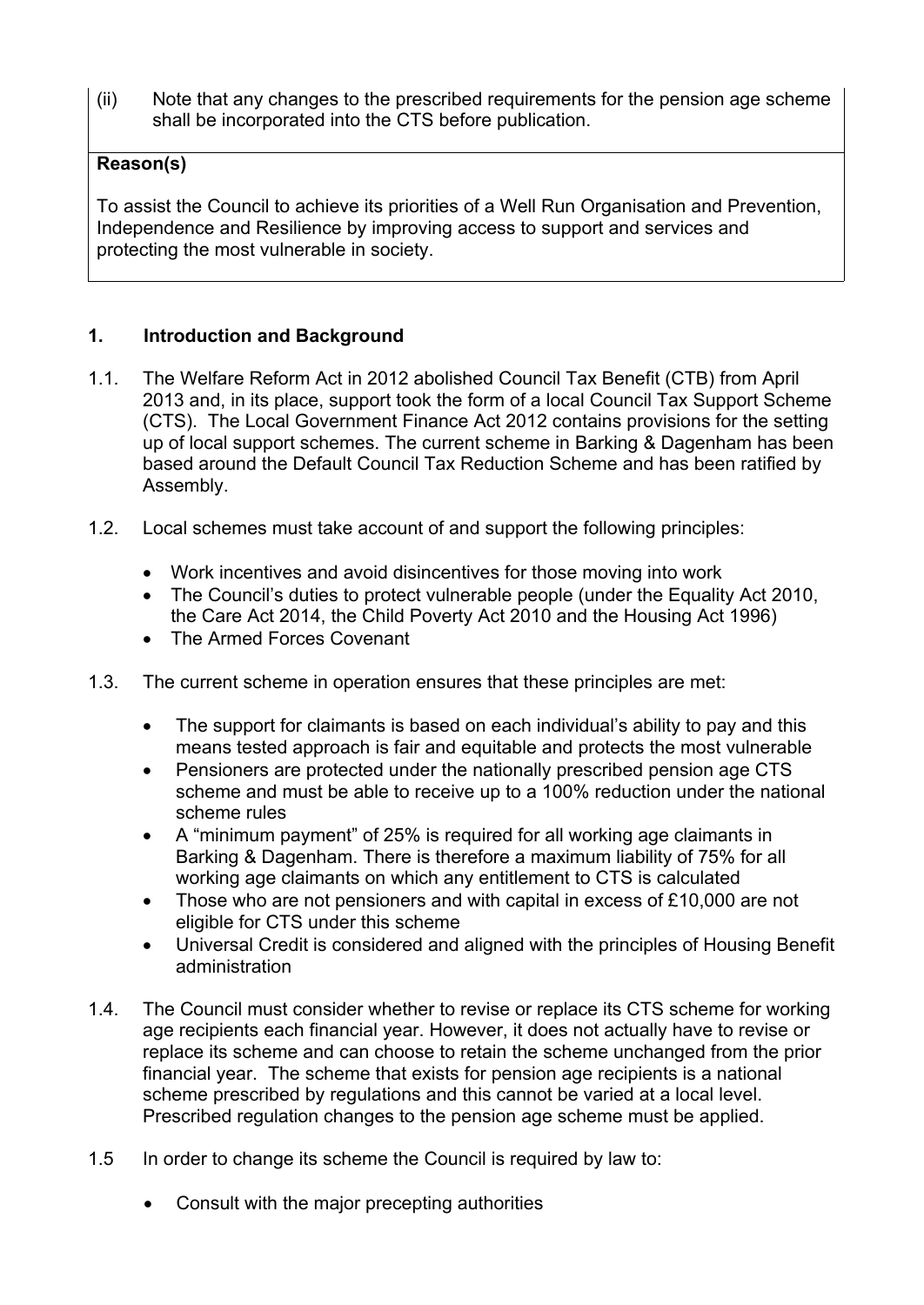Consult with other persons it considers are likely to have an interest in the operation of the scheme

## **2. Proposal and Issues**

2.1 This report proposes the retention and, therefore, continuation of the current CTS scheme into 2022/23. This will include the application method, means testing entitlement criteria, ways to appeal, the adjustment of changes in circumstances and notifications of awards.

## **3. Options Appraisal**

- 3.1 An options appraisal for the CTS 2022/23 was undertaken in April 2021 to explore the possible options for a revised or replacement scheme. Due to Covid and its subsequent impacts on the borough, the scheme will now be reviewed during 2022/23 for consideration of implementation in 2023/24.
- 3.2 The options appraisal therefore recommends the retention of the current CTS scheme.

#### **4. Consultation**

- 4.1 Consultation is only required when a revision or a replacement of the CTS scheme is proposed. As no revision or a replacement of the CTS scheme are proposed for the 2022/23 scheme, public consultation is not required.
- 4.2 The proposals in this report were considered and endorsed by the Corporate Strategy Group (CSG) at its meeting on 18 November 2021. The matter is also to be considered by the Cabinet at its meeting on 18 January 2022 and any issues arising from that meeting will be reported at the Assembly meeting.

# **5. Financial Implications**

Implications completed by Katherine Heffernan, Head of Service Finance

- 5.1 The Council is required to maintain a CTS Scheme. This is now funded as part of the Council's overall funding settlement and so any increases or decreases in take up or cost fall upon the Council's budget (rather than being provided for by a grant) and becomes a cost to the authority's budget in the following financial year.
- 5.2 CTS expenditure had been reducing year on year from the commencement of a localised CTS scheme in 2012/13 and does vary based on demand. The impact of Covid-19 within the 2020/21 financial year saw significantly increased demand for access to the scheme resulting in an increase in expenditure of 26.4% . This was a cumulative effect of the £150 hardship payment government awarded, the number of cases that migrated to Universal Credit and also Furlough reducing household incomes. The CTS case load increased around 10% when including all these factors.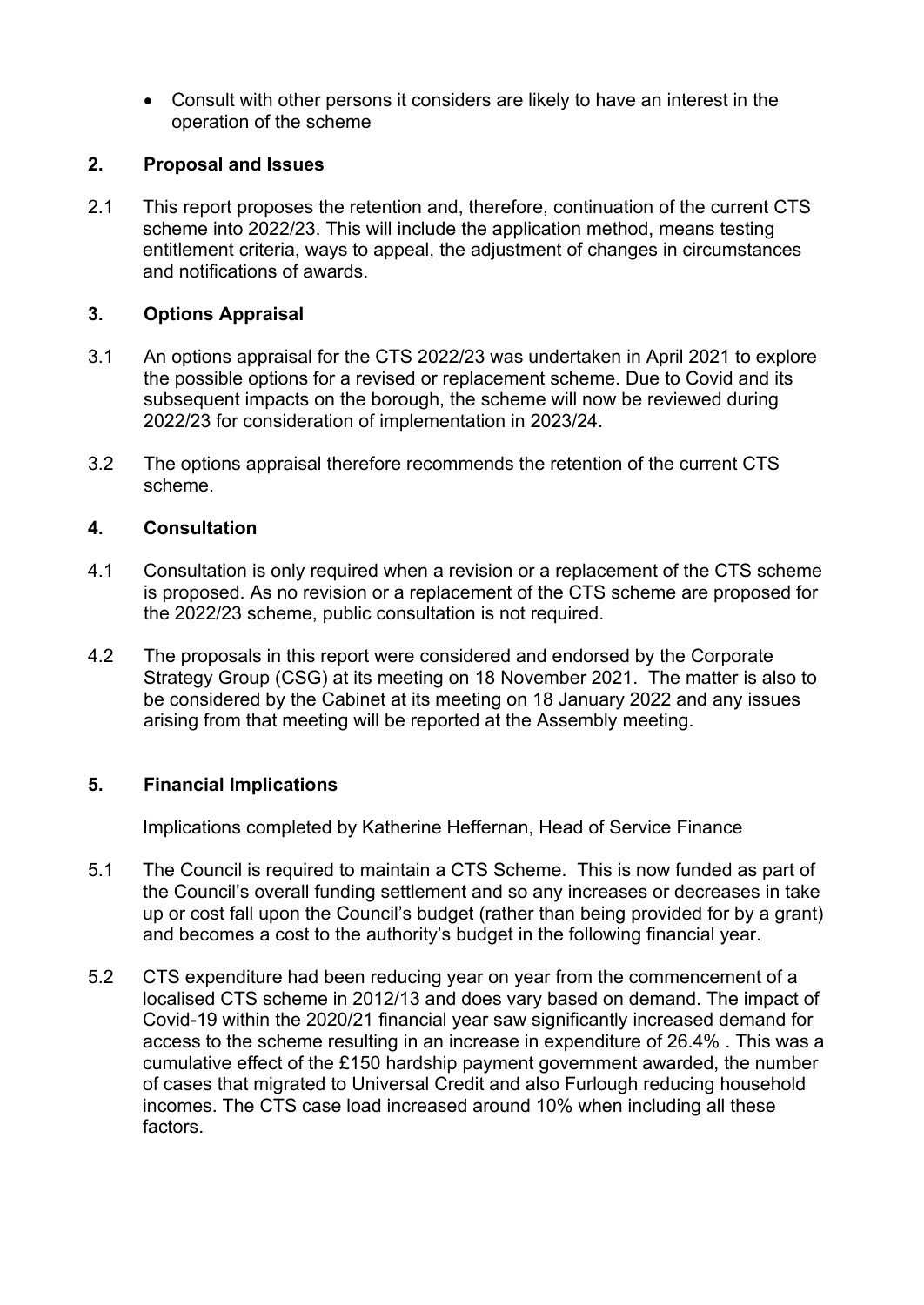5.3 The overall impact of Covid-19 has been significant in terms of expenditure and case load, reversing the trend of prior years' which had seen the caseload and expenditure decline year on year.



5.4 The total current cost for the 2021/22 financial year is expected to be in the region of £14.7m, and is currently broken down (to date) as follows:

| Cost of Current Scheme by age group 2021/22 |                   |                        |                        |
|---------------------------------------------|-------------------|------------------------|------------------------|
| <b>Age Group</b>                            | <b>Number of</b>  | <b>Support Payable</b> | <b>Support Payable</b> |
|                                             | <b>Households</b> | (f/annum)              | (£/week)               |
| All working age                             | 12,029            | £9,621,162             | £15.38                 |
| Pension age                                 | 4,634             | £5,087,145             | £21.11                 |
| <b>Total</b>                                | 16,663            | £14,708,307            | £16.97                 |

- 5.5 The Council has a duty to set a tax base for council tax purposes by 31 January, each year, using data held by the Council on 30 November the previous year. Increases in the CTS Scheme reduce the tax base for the next financial year and so can reduce the available budget. Current data has shown increased access to the scheme due to Covid-19, and the costs for 2021/22 will be in the region of £14.7 million. Increased costs for the current financial year can be attributed to greater access to the scheme, with an increased case load, caused by Covid-19 and its impact on the local economy and employment.
- 5.6 Additional grant funding of £2.023m was provided by the Government in 2021-22 to support the increased costs of the scheme resulting from the impact of Covid. We are still awaiting details of the Local Government funding settlement for 2022-23 which is expected to be published in December but the Government have not so far indicated that they will continue this additional support.
- 5.7 This report proposes no changes to the current scheme apart from the government prescribed regulation changes to the pension age scheme and these are not expected to have any financial implications arising directly.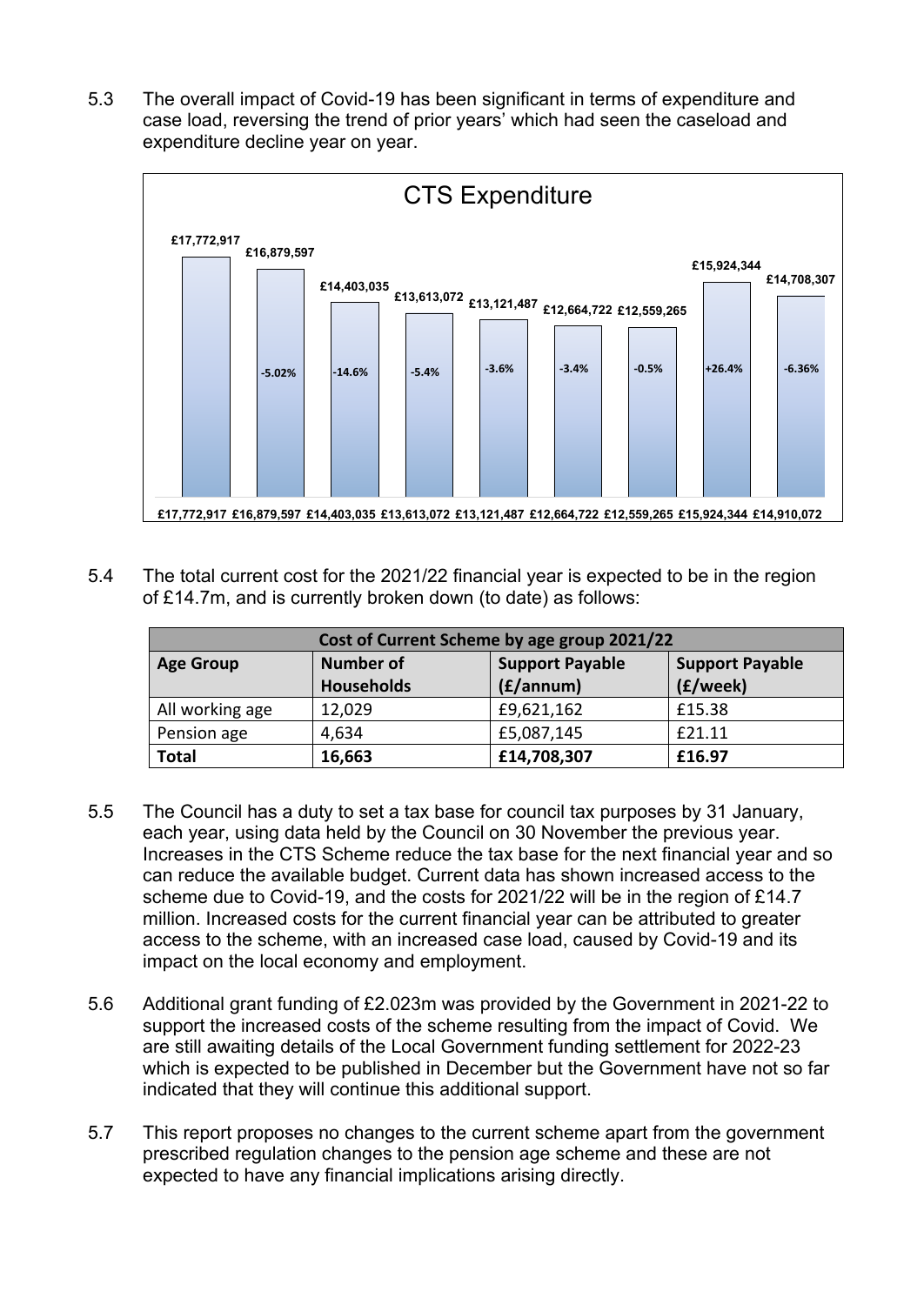- 5.8 However, it should be noted that financial impacts will arise as the result of changes to the wider economic environment and residents' financial situations. As described above the impact of Covid has been to increase the cost of the scheme. On the other hand there are factors that will tend to decrease the costs:
	- Where amounts specified such as the applicable amount rise by less than local income inflation this will over time tend to remove households from eligibility and so reduce the cost of the scheme.
	- And as the existing legacy benefit case load is replaced by Universal Credit claimants, this will also reduce the cost of the scheme for working age claimants due to the tapers and architecture that are applied within the calculation of Universal Credit. This results in working age households on Universal Credit receiving on average lower CTS awards.
- 5.9 Although these factors will decrease the cost of the LCTS scheme it should be noted that households on very low incomes on or near the thresholds for CTS are likely to struggle to pay their Council Tax. Council Tax arrears are more common, and more severe under Universal Credit than under existing legacy benefits. As an increasing proportion of the CTS case load migrates to Universal Credit there remains an ongoing risk of increased Council Tax arrears. Increasing levels of arrears also represent a cost to the Council.
- 5.10 The Council must set aside a discretionary fund for circumstances of exceptional hardship. It is anticipated that a discretionary fund of £50,000 can be created to assist those with exceptional circumstances. This would be monitored and reviewed quarterly, although case law does suggest that if exceptional hardship is shown the Council must grant a discretionary reduction and cannot refuse due to a "depleted budget". It is therefore vital that a clear policy is implemented so the Council can set their own criteria of whom would qualify for a discretionary reduction. The cost of the discretionary fund will reduce the overall Council Tax collected by £50,000.

# **6. Legal Implications**

Implications completed by Dr Paul Feild, Senior Governance Lawyer

- 6.1 The CTS scheme is a continuation of the 2021/22 scheme as approved by the Assembly last year. It was produced following consultations as required by the Local Government Finance Act 1992 as amended by the Local Government Finance Act 2012.
- 6.2 As observed in the report the discretionary hardship fund while set at £50,000 shall be administered according to the exceptional hardship policy and the cap is not a reason for refusal.

# **7. Other Implications**

7.1 **Risk Management -** It is considered likely that keeping the current scheme will continue to make it difficult to collect Council Tax from those entitled to a reduction under the scheme. The current minimum payment of 25% required for all working age claimants will continue to disproportionately affect the lowest socio-economic group.